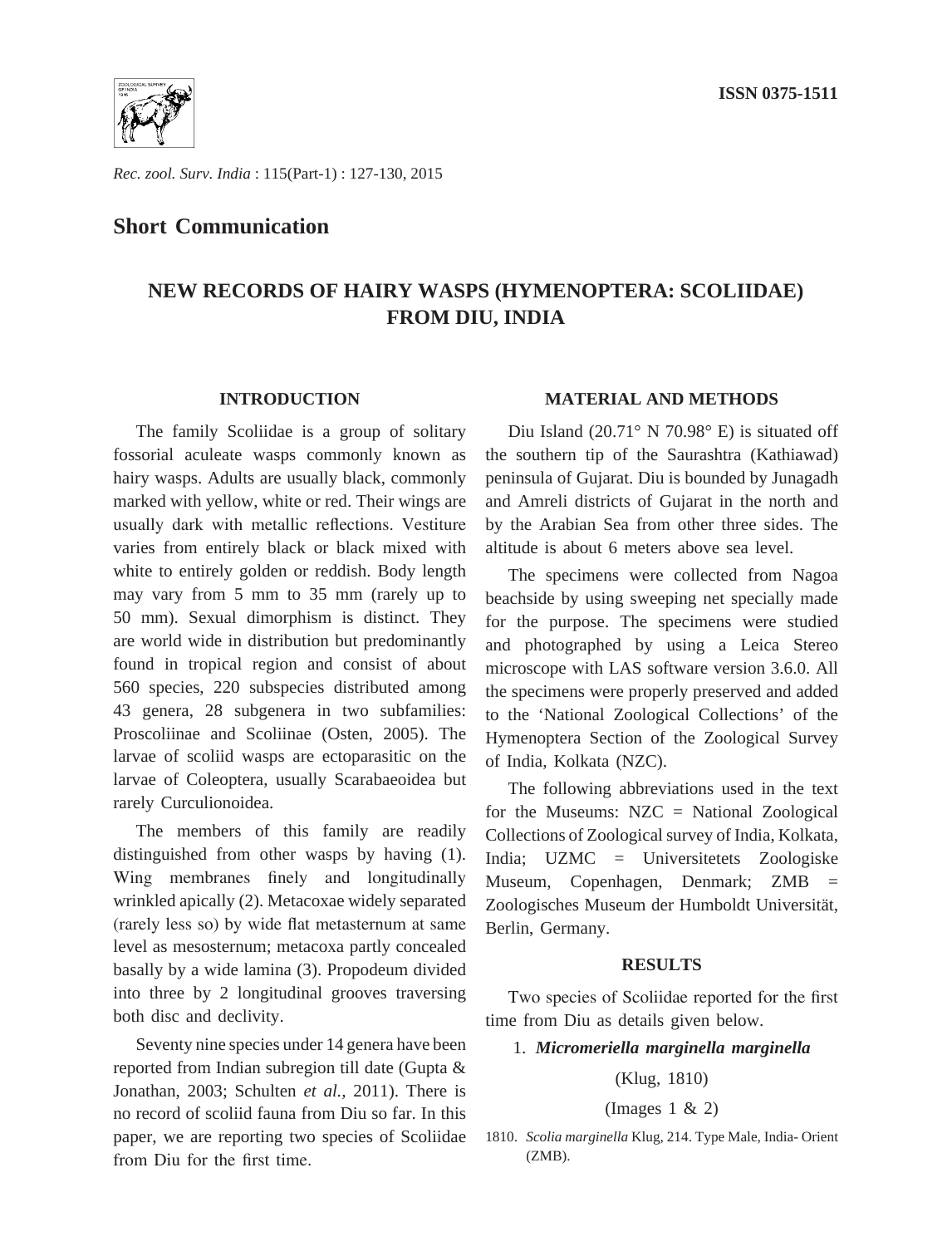1897. *Scolia marginella*: Dalla-Torre, 169.

1974. *Micromeriella marginella marginella*; Bradley, 443.

*Material examined*: 2º, INDIA: Diu, Nagoa beachside, 14.vii.2014, Coll. Gaurav Sharma & Party, NZC Regd. Nos. 14991/H3 & 14992/H3.

*Diagnosis*: *Female* (Image 1): Length 9-9.5 mm. Integument black; mandibles, about anterior half of clypeus, antennal flagellum, mid and hind tibia, all tarsal segments and abdominal sternites reddish brown; basal four abdominal tergites with a narrow yellow apical bands. Erect vestiture white and sparse, white fringes at the apices of first five tergites, pygidium with reddish setae. Wings clear with yellowish anterior margin. Clypeus impunctate in the middle (Image 2); frontal spatium with coarse and close punctures; front impunctate and sub polished; around ocellar triangle with close punctures; vertex with a few scattered punctures, except for a row of close punctures along eye margin, its declivous portion with scattered punctures; mesoscutum, scutellum and metanotum impunctate in the middle; metapleuron impunctate; dorsal side of propodeum with close punctures except an impunctate area anteriorly along the inner margin of dorsolateral area of propodeum.

*Distribution*: India: Andhra Pradesh, Bihar, Delhi, Diu (new record), Gujarat, Jharkhand, Karnataka, Kerala, Maharashtra, Odisha, Pondicherry, Rajasthan, Tamil Nadu, Uttarakhand, Uttar Pradesh and West Bengal. *Elsewhere*: Sri Lanka.

## 2. *Scolia (Discolia) binotata binotata*  Fabricius, 1804

#### (Images 3-6)

- 1804. *Scolia binotata* Fabricius, 244. Type Male, Tranquebar (UZMC).
- 1978. *Scolia (Discolia) binotata binotata*: Krombein, 41- 43, Female, Male; Sri Lanka.

*Material examined*: 3G, INDIA: Diu, Nagoa beachside, 14.vii.2014, Coll. Gaurav

Sharma & Party, NZC Regd. Nos. 14993/H3 to 14995/H3.

*Diagnosis*: *Male* (Image 3): Length 10-11 mm. Integument black, usually third and fourth tergites with paired, rounded, light red spots. Vestiture black mixed with white. Wings dark brown at base and paler at apices with bluish purple reflections; forewing membrane beyond cells devoid of microtrichiae except for a small patch adjacent to apex of marginal cell. Frontal spatium contiguously punctate; flagellum clavate towards apex; front with subcontiguous to contiguous punctate (Image 4); mesoscutum with large, deep punctures; dorso-median area of propodeum with moderately large punctures, dorso-lateral area similarly punctate at its posterior two-thirds, anterior third being impunctate; first abdominal tergite with a weak antero-median tubercle, surface with moderate sized punctures; second tergite sparsely punctate; second sternite with a weak median tubercle near the base.

*Variations*: The paired light red spots on the abdominal tergites highly varying. In one specimen (Image 5),  $3<sup>rd</sup>$ ,  $4<sup>th</sup>$  &  $5<sup>th</sup>$  tergites with paired spots. In another specimen (Image 3), 2nd  $\&$  3<sup>rd</sup> with paired spots. In yet another specimen (Image 6),  $2<sup>nd</sup> \& 3<sup>rd</sup>$  with paired spots but the spot on second tergite highly reduced.

*Distribution*: India: Andhra Pradesh, Arunachal Pradesh, Assam, Delhi, Diu (new record), Karnataka, Kerala, Maharashtra, Manipur, Rajasthan, Sikkim, Tamil Nadu, Tripura, Uttarakhand, Uttar Pradesh and West Bengal. *Elsewhere*: Sri Lanka.

## **ACKNOWLEDGEMENT**

The authors are grateful to the Director, Zoological Survey of India, Kolkata and Dr. Kailash Chandra, Scientist-F & Divisional-in-Charge of Entomology Division (A), Zoological Survey of India, Kolkata for providing facilities and encouragements.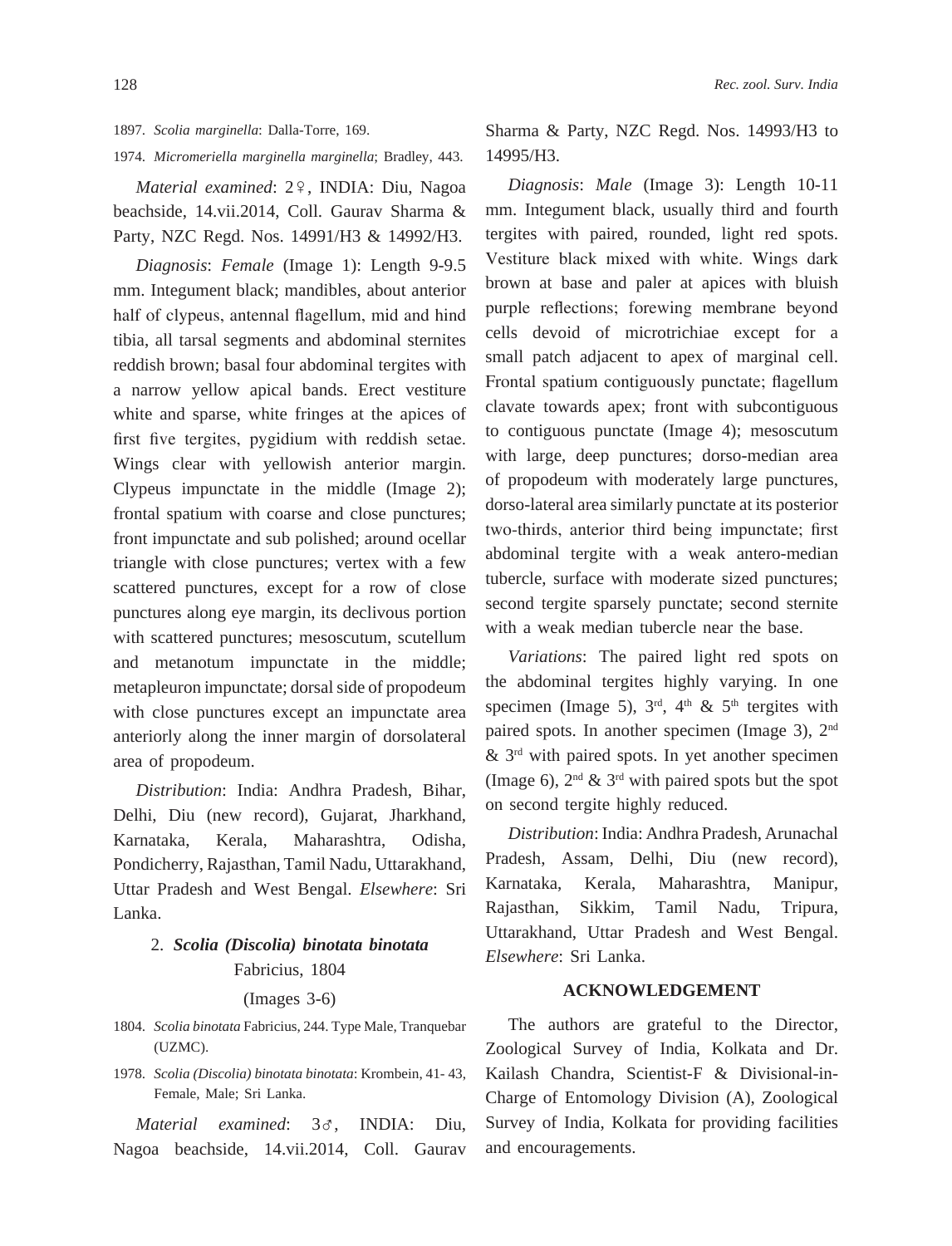## **PLATE - I**

*Micromeriella marginella marginella* (Klug) Female





1. Body profile 2. Head frontal view





3. Body profile



4. Head frontal view



5. Abdomen in different specimens 6. Abdomen in different specimens